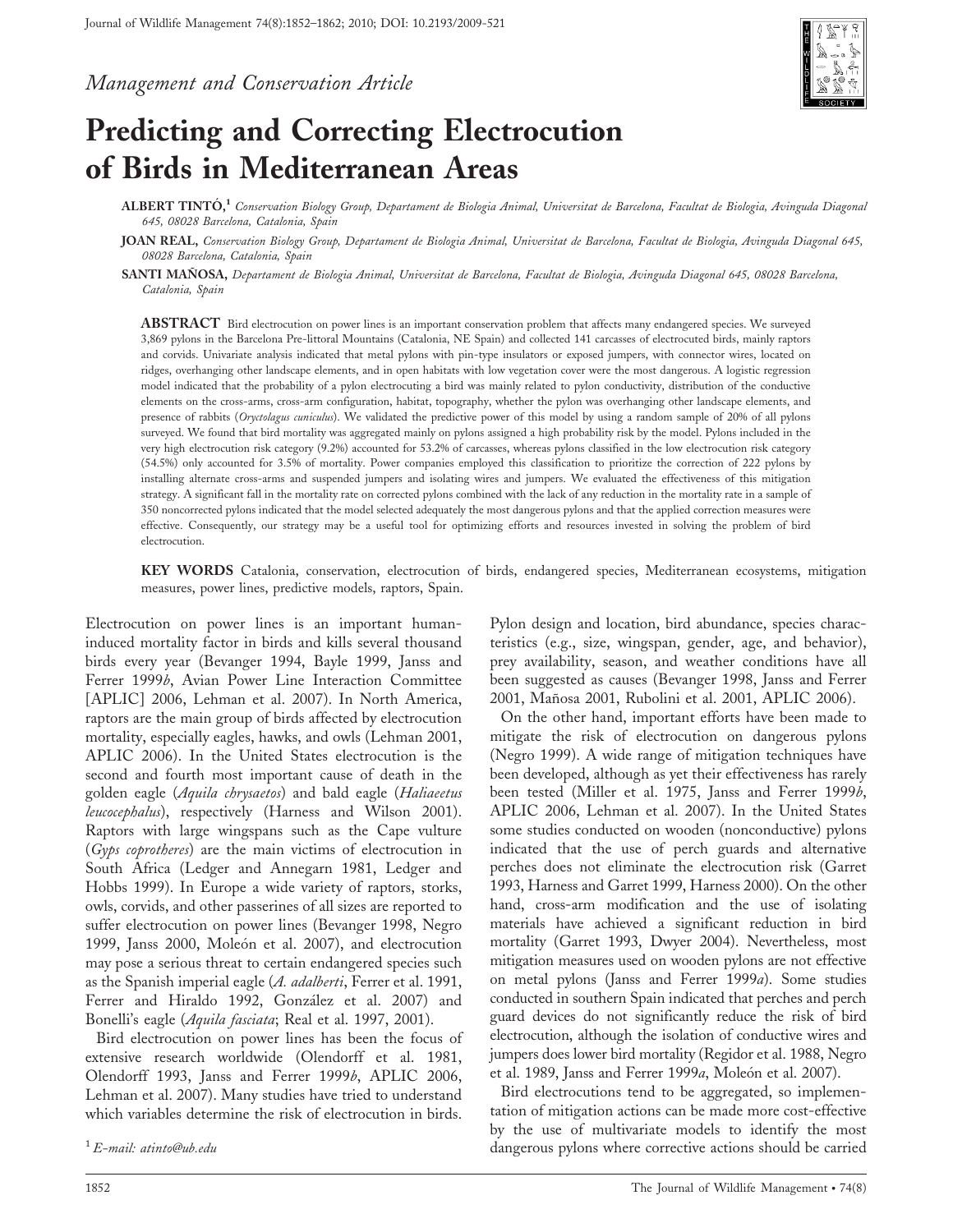

Figure 1. Study area in the Barcelona Pre-littoral Mountains, Catalonia, northeast Spain, in January 1999–December 2008.

out (Benson 1982, Janss and Ferrer 1999b, Mañosa 2001, Sergio et al. 2004, Lehman et al. 2007). However, to date no multivariate model has ever been properly validated. Moreover, after correcting power lines the success of the mitigating actions in reducing electrocution is not usually tested (Lehman et al. 2007).

In this study, we aimed to 1) assess the impact of electrocution on birds in a Mediterranean area in which electrocution is one of the main causes of death of some bird species, 2) identify technical and environmental factors that determine the risk of electrocution on pylons, 3) develop predictive models for assessing the risk of electrocution on pylons and to validate the best model, 4) provide a tool for prioritizing correction of the most dangerous pylons, and 5) evaluate the reduction in bird mortality achieved by the application of corrective measures.

### STUDY AREA

We conducted our study within  $2,100 \text{ km}^2$  in the Barcelona Pre-littoral Mountains (Catalonia, NE Spain) and surrounding plains (Fig. 1). Our study area was an Important Bird Area (Viada 1998) that included 4 Special Protection Areas (SPAs) for birds and 3 natural parks, all part of the European Natura 2000 network (Directives 79/409/CE and 97/49/CEE). The diversity of habitats supported a variety of bird species of different morphological and behavioral characteristics. Of special significance were breeding populations of endangered species such as Bonelli's eagle, as well as other raptors such as short-toed eagle (Circaetus gallicus), European buzzard (Buteo buteo), European honey buzzard (Pernis apivorus), northern goshawk (Accipiter gentilis), Eurasian sparrowhawk (Accipiter nisus), peregrine falcon (Falco peregrinus), Eurasian hobby (F. subbuteo), common kestrel (F. tinnunculus), tawny owl (Strix aluco), Eurasian eagle-owl (Bubo bubo), little owl (Athene noctua), Eurasian scops owl (Otus scops), and long-eared owl (Asio otus). The nonbreeding population of white stork (Ciconia ciconia) was increasing, especially during migratory periods, and wintering colonies of great cormorant (Phalacrocorax carbo) were present in riparian habitats (Ribas 2000, Estrada et al. 2004, Estrada and Anton 2007). Previous research in the area identified electrocution as the main mortality cause for Bonelli's eagle (Real and Mañosa 1997).

Relief was variable and the landscape was dominated by Mediterranean ecosystems exhibiting heterogeneity of habitats (Pino et al. 2000). Plains  $\left($  <400 m above sea level) were mainly occupied by scattered medium-sized cities (100,000–200,000 inhabitants) interspersed with woodland and agricultural areas. Human activity was scarce in upland areas (400–1,200 m above sea level) where the dominant vegetative cover was Mediterranean holm oak (Quercus ilex) and Aleppo pine (*Pinus halepensis*) forests. The network of power lines was dense (17,804 pylons) but irregularly distributed, and pylon designs differed.

## METHODS

#### Model Development

During January 1999 to November 2006 we surveyed a random sample of 3,869 pylons (22% of pylons in the study area) in search of carcasses of electrocuted birds (first survey). We visited each pylon once, removed the carcasses, and checked them for signs of electrocution. A detailed examination of the remains enabled us to identify the species concerned and the antiquity of the remains: fresh carcasses  $(<1$  month) or dry carcasses and bone remains  $(>1$  month). To identify principal factors determining the risk of electrocution, we classified pylons in terms of 12 technical and environmental variables (Tables 1, 2) and determined the specific design of each pylon (Fig. 2).

We quantified the frequency with which we found bird species electrocuted and calculated electrocution rates (carcasses/pylon) for every category of each variable and for all surveyed pylons. We then performed univariate statistical analyses to identify the importance of each of the 12 electrocution risk variables, and we analyzed interactions between each variable and presence or absence of carcasses below pylons using contingency tables and chi-square tests. We considered observed frequencies of each category significantly different from expected frequencies when the absolute value of the standardized residual was  $>Z_{\alpha/2}$  ( $\alpha =$ 0.05). We tested the correlation between categories of different variables using the Spearman correlation coefficient ( $r_s$ ;  $P \le 0.05$ ; Zar 1984). We also tested for the influence of rabbit (Oryctolagus cuniculus) presence on the frequency of pylons with carcasses of rabbit predator species (i.e., common buzzard, Eurasian eagle-owl, northern goshawk, and Bonelli's eagle).

We built logistic multiple regression models using presence or absence of carcasses below the pylons, as a dichotomous dependent variable, and several combinations of categorical independent variables (Tables 1, 2) to determine probability of electrocution risk for each pylon and the relative contribution of each variable. Using a logistic regression model, probability of electrocution risk can be expressed as:  $P = e^{z} / (1 + e^{z})$ , where  $z = b_0 + b_1x_1 + b_2x_2$  $b_2x_2 + ... b_nx_n$ ,  $b_0$  is an intercept constant, and  $b_n$  are coefficients indicating the relative importance of each variable in the model. We transformed variables with  $>2$ categories into  $a - 1$  dummy dichotomous variables (where a is the no. of categories of the original variable). We constructed models by a forward iteration process, testing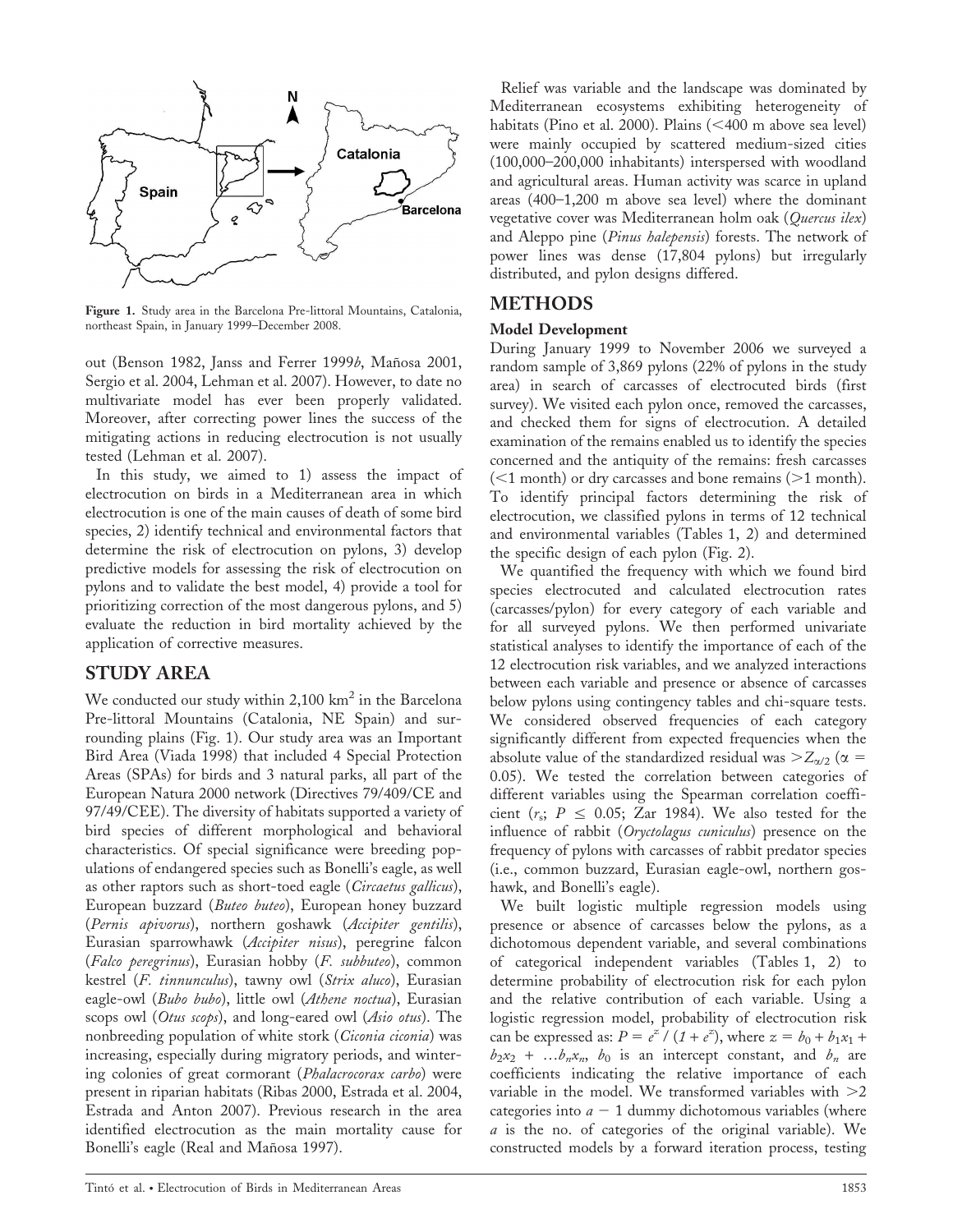| Table 1. Technical variables we used to classify pylon designs and codes of the dichotomous variables we used in logistic regression models. Data collected in |  |  |  |
|----------------------------------------------------------------------------------------------------------------------------------------------------------------|--|--|--|
| the Barcelona Pre-littoral Mountains, Catalonia, northeast Spain, January 1999–November 2006.                                                                  |  |  |  |

| Variables and categories   | Description                                                                                                                                                       | Model<br>variables           |
|----------------------------|-------------------------------------------------------------------------------------------------------------------------------------------------------------------|------------------------------|
| CONDUCTIVITY               | Pylon conductivity related to material characteristics of pole and cross arms, and presence of a<br>grounded conductor.                                           |                              |
| Unearthed                  | Wood or concrete unearthed pylons. Not conductive.                                                                                                                | a                            |
| Earthed<br>Metal           | Wood or concrete earthed pylons. Conductive.<br>Metal pylon. Conductive.                                                                                          | <b>EARTH</b><br><b>METAL</b> |
| <b>CONDUCTORS</b>          | Distribution of conductive elements (conductors and jumpers) on the cross-arm, related to the<br>electrocution risk of possible perching places on the cross-arm. |                              |
| Suspended                  | All conductors situated under the corresponding cross-arm braces. All insulators or jumpers suspended.                                                            | $\rm{a}$                     |
| Partially exposed          | Pin-type insulators or exposed jumpers only on the lower cross-arm braces (used as secondary<br>perching places).                                                 | <b>PAREX</b>                 |
| Principal exposed          | Pin-type insulators or exposed jumpers on the top of the pylon (principal perching places on the<br>cross-arm) or on all cross-arm braces.                        | <b>PRIEX</b>                 |
| All exposed                | All conductors situated at the same level above the cross-arm (electrocution is possible because<br>birds can simultaneously touch the different phases).         | <b>ALLEX</b>                 |
| TECHNICAL ELEMENTS         | Presence of different technical accessories on the cross-arm related to the pylon's function.                                                                     |                              |
| Only insulators            | Pylons with only pin-type suspended or strained insulators or jumper wires.                                                                                       | $\rm{a}$                     |
| Connector wires<br>Devices | Pylons with wires connecting conductors placed on cross-arm braces without electrical devices.<br>Pylons with switches, fuses, or transformers.                   | <b>CONNE</b><br><b>DEVIC</b> |
| CONFIGURATION              | No. and distribution of cross-arm braces, related to the possible no. and characteristics of<br>perching points.                                                  |                              |
| Flat or cross              | Pylons with a single cross-arm or with $\geq$ vertically arranged cross-arms in the same plane.                                                                   | $\rm{a}$                     |
| Vault                      | Pylons with a possible perching point under the central part of one cross-arm.                                                                                    | <b>VAULT</b>                 |
| Vertical                   | Single-circuit (3 phases) arranged vertically on pylons, or multiple-circuits (6, 9, or 12 phases)<br>arranged vertically in pairs on opposite sides of pylons.   | <b>VERTI</b>                 |
| Alternate                  | Single-circuit (3 phases) arranged vertically and alternately on pylons.                                                                                          | <b>ALTER</b>                 |
| Perpendicular              | Pylons with $\geq$ 2 vertically arranged cross-arms in a perpendicular plane.                                                                                     | PERPE                        |

<sup>a</sup> Reference categories for dummy variables used in the models.

one variable at each step. When a variable had many dummy variables, we included all of them in the same step. We used the likelihood-ratio chi-square test to retain or discard variables (Hosmer and Lemeshow 2000) and we evaluated performance of the models using Receiver Operator Characteristic (ROC) plots and by calculating corresponding Area Under the Curve (AUC) values (Fielding and Bell 1997). The AUC values indicate the relationship between sensitivity (positive cases classified correctly) and specificity (negative cases classified correctly).

Model performance varied from 0.5 (random classification) to 1 (excellent). We also used the Hosmer–Lemeshow test to select the most suitable models, because it indicated the residual chi-square and deviance of the models (Hosmer et al. 1991). Low significant values corresponded to the best adjusted models, indicating that the remaining unused variables had no significant effect on improving the model. We used the chi-square of the Wald test as a complementary parameter to determine the individual significance of  $b$ coefficients for each variable (Carrasco and Hernán 1993). The models we obtained enabled us to assign a probability of electrocution risk  $(P_{ER})$  to every pylon, and we subsequently arranged  $P_{ER}$  values into 10 percentiles with an equal number of cases (deciles). We also used the aggregation of  $P_{ER}$  values we obtained for each pylon with a carcass (positive cases) to select the best model. We considered models with positive cases that aggregated in the highest deciles better than those with a more scattered distribution of  $P_{\text{ER}}$  values.

#### Validating the Models

We used 3,094 pylons from the first survey (80%) to generate models (generation sample) and the remaining 20% (775 pylons), which we randomly segregated, to validate the models a posteriori. We calculated  $P_{ER}$  values for pylons in the validation sample using model equations we generated with the generation sample. To validate the models, we grouped pylons in the generation sample into 4 categories according to their  $P_{\text{ER}}$  value: LOW, comprising the lowest PER values that aggregated up to 5% of pylons with carcasses; MODERATE, which contained the next 15% of pylons with carcasses; HIGH, aggregating the next 30%; and VERY HIGH, aggregating the remaining 50% of pylons with carcasses. Then, we used the cut-off  $P_{ER}$  values between these categories to establish the same categories in the validation sample. We then compared  $(\chi^2$  test) the actual distribution of positive cases in each category (no. of pylons under which we found carcasses) in the validation sample with the expected distribution (5%, 15%, 30%, 50%) derived from the model. To have suitable values of expected frequencies for the analysis, we pooled the LOW and MODERATE categories.

#### Model Implementation

After November 2006, the various concerned power companies corrected 222 pylons classified in the 2 most dangerous categories of risk of electrocution: 136 VERY HIGH pylons (61.3%) and 86 HIGH pylons (38.7%).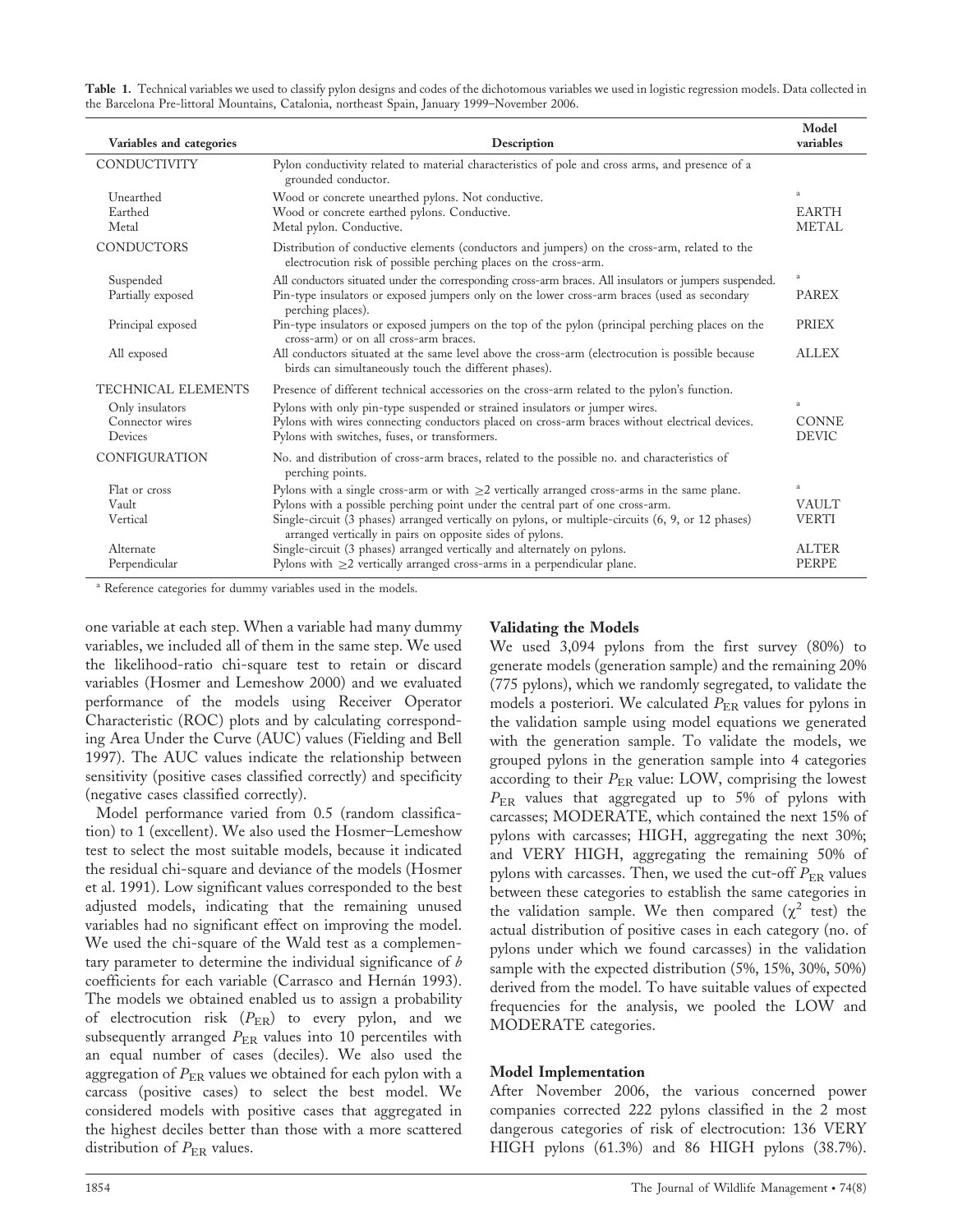Table 2. Environmental variables we used to describe pylon position and the codes of the dichotomous variables used in logistic regression models. Data collected in the Barcelona Pre-littoral Mountains, Catalonia, northeast Spain, January 1999–November 2006.

| Variables and categories       | Description                                                                                                                                                                                                                         | Model<br>variables           |
|--------------------------------|-------------------------------------------------------------------------------------------------------------------------------------------------------------------------------------------------------------------------------------|------------------------------|
| <b>HABITAT</b>                 | Dominant habitat typology in a radius of 100 m around the pylon.                                                                                                                                                                    |                              |
| Urban                          | Urban areas with a dense or disperse presence of buildings (towns, housing developments, or<br>industrial estates).                                                                                                                 | $\rm{a}$                     |
| Mosaic<br>Scrubland            | Landscape with an extensive agricultural matrix and small patches of forest.<br>Homogeneous areas without trees or areas affected by forest fires: Mediterranean scrubland<br>(maquis or garrigues) or dry grasslands.              | <b>MOSAI</b><br><b>SCRUB</b> |
| Forest                         | Homogeneous areas with trees (oak forests or pine plantations).                                                                                                                                                                     | <b>FORES</b>                 |
| VEGETATION COVER               | Typology and density of the predominant vegetation cover in a radius of 50 m around the pylon.                                                                                                                                      |                              |
| Dense<br>Open woodland         | Woodland, tree plantations, or garrigues with thick impassable understory.<br>Woodlands with low vegetation cover (ground is visible). Also included are plantations and dry<br>or irrigated tree croplands.                        | <b>DENVC</b><br>OWOVC        |
| Low<br>Cropland<br>Bare ground | Mediterranean scrublands with low vegetation cover including maquis, shrubs, or dry grassland.<br>Dry or irrigated herbaceous croplands (cereals or vegetables) and vineyards.<br>Paved or human-modified areas without vegetation. | LOWVC<br>CROVC               |
| TOPOGRAPHY                     | Site of pylons in relation to their function as perches for birds.                                                                                                                                                                  |                              |
| Ridge<br>No ridge              | Hill or mountain ridge or peak.<br>Slopes of hills, flat areas, or valley bottoms.                                                                                                                                                  | <b>RIDGE</b>                 |
| OVERHANGING                    | Pylons overhanging other landscape elements (trees, buildings) in a radius of 50 m around the<br>pylon (importance as perches for birds).                                                                                           |                              |
| $\rm No$<br>Yes                | Pylons not overhanging.<br>Pylons overhanging.                                                                                                                                                                                      | <b>OVHAN</b>                 |
| <b>WATER POINTS</b>            | Presence of natural watercourses or infrastructures used for water storage in a radius of 100 m<br>around the pylon.                                                                                                                |                              |
| N <sub>0</sub>                 | Absence of water points.                                                                                                                                                                                                            |                              |
| Yes                            | Presence of rivers, reservoirs, or agricultural ponds.                                                                                                                                                                              | WATER                        |
| <b>INFRASTRUCTURES</b>         | Presence of buildings or other infrastructures regularly frequented by humans in a radius of<br>100 m around the pylon.                                                                                                             |                              |
| N <sub>0</sub><br>Yes          | Absence of frequented infrastructures (isolated chapels or ruins are included).<br>Presence of frequented infrastructures (houses, farms, factories, rubbish dumps, quarries, or<br>sports complexes).                              | <b>INFRA</b>                 |
| PAVED ROADS                    | Presence of paved roads in a radius of 100 m around the pylon.                                                                                                                                                                      |                              |
| N <sub>0</sub><br>Yes          | Absence of roads or only presence of unpaved forest tracks.<br>Presence of paved roads (principal or secondary road network).                                                                                                       | PROAD                        |
| PRESENCE OF RABBIT             | Signs of rabbit presence in a radius of 50 m around the pylon, a factor directly related to the<br>prey abundance for many raptor species present in the study area.                                                                |                              |
| N <sub>0</sub>                 | No signs of rabbits detected.                                                                                                                                                                                                       |                              |
| Yes                            | Signs of rabbits detected (direct observations, excrements, or tracks).                                                                                                                                                             | <b>RABBI</b>                 |

<sup>a</sup> Reference categories for dummy variables used in the models.

Corrective measures implemented by the companies involved 1) substitution of the pylon with a new one based on alternate cross-arms designs (27 pylons, 12.2%; Figs. 2.1, 3.4); 2) substitution of exposed jumpers and pin-type insulators with suspended jumpers and insulators (25 pylons, 11.3%; Fig. 3.1); 3) isolation of the conductive parts of the cross-arms, principally in vault cross-arm pylons (60 pylons, 27.0%; Fig. 3.2); and 4) substitution of the central exposed jumper and pin-type insulator with a suspended insulator, along with isolation of the jumper and conductor wires as a supplementary measure (110 pylons, 49.5%; Fig. 3.3). Isolating materials consisted of silicone cases (3M Company, St. Paul, MN) to cover conductor wires and jumpers (Fig. 3.2, 3.3), silicone insulating tape (3M Company) to cover steel hook-ends on suspended insulators (Fig. 3.2), and BCIC cover packs (Raychem Company, Dorcan, Swindon, United Kingdom) to cover steel hook-ends on strained and suspended insulators (Fig. 3.3).

To evaluate the reduction in mortality rates after application of corrective measures, we conducted a second survey from December 2007 to December 2008. We visited the 222 corrected pylons (experimental sample) and 350 noncorrected pylons (control sample) to search for carcasses of electrocuted birds. The control sample included 200 VERY HIGH risk pylons (57.3%) and 150 HIGH risk pylons (42.9%), which we randomly selected from among pylons with comparable technical and environmental features to those of the experimental sample. We visited the experimental and the control samples before May 2004 during the first survey, and we conducted visits during the second survey  $\geq 1$  year after application of corrective measures.

We used the Wilcoxon test to evaluate variation in mortality rates on the experimental sample before and after application of corrective measures. To compare variation in mortality rates in the study area between the 2 prospecting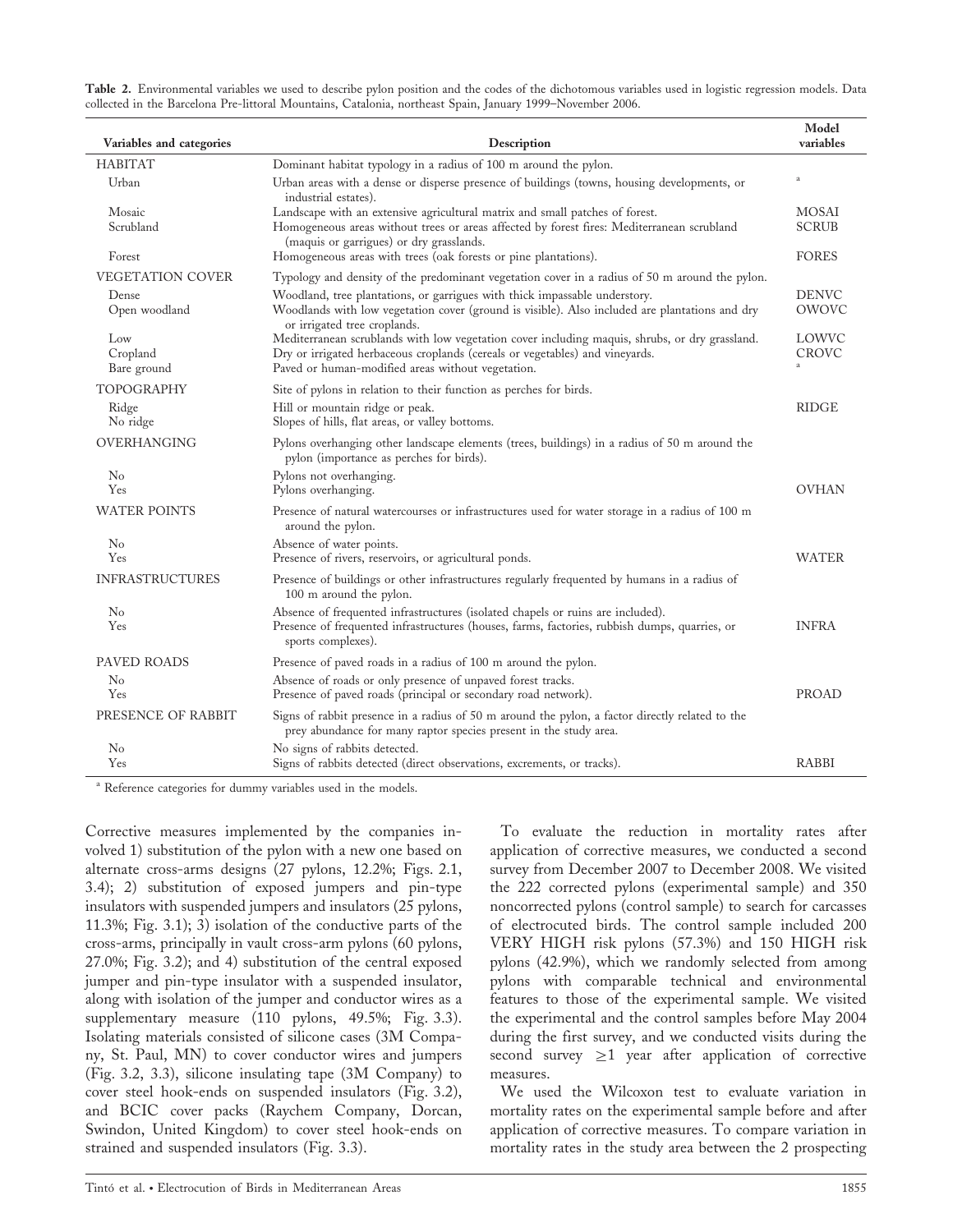

Figure 2. Illustrations of the different categories of technical variables examined in study of pylons in the Barcelona Pre-littoral Mountains, Catalonia, northeast Spain, January 1999–November 2006. CONDUCTORS: (1) suspended, (2) partially exposed, (3) principal exposed, (4) all exposed; TECHNICAL ELEMENTS: (5) only insulators, (6) connector wires, (7) devices; and CONFIGURATION: (8) flat, (9) cross, (10) vault, (11) vertical, (12) alternate, (13) perpendicular. Parts of pylons indicated: CA, cross-arm; CW, connector wires; EJ, exposed jumper; PI, pin-type insulator; SI, suspended insulator; and SJ, suspended jumper.

periods, we conducted the same analysis using the control sample. During this second survey, we only used carcasses estimated  $\leq$ 1 month old for this analysis. We conducted statistical analyses using the SPSS 15.0 statistical package (SPSS Inc., Chicago, IL).

### RESULTS

During the first survey (Jan 1999–Nov 2006) we found 141 carcasses below 98 (2.5%) of 3,869 pylons prospected. Average electrocution rate was 0.036 carcasses/pylon prospected and average electrocution aggregation rate was 1.44 carcasses/pylon. Maximum number of carcasses we found below any one pylon was 6 ( $n = 2$ ), although for most pylons ( $n = 66$ ) we found only one carcass. We found 21 bird species, of which 5 are included in Annex I of the European Bird Directive for endangered species (79/409/ CE; Table 3). The species most affected by electrocution were common buzzard and common raven; diurnal raptors (33.3%), corvids (31.2%), and owls (12.1%) were the principal groups affected. The remaining 23.4% of carcasses were doves, pigeons, small passerines, storks, cormorants, gulls, and woodpeckers. From a conservation point of view, the most significant species we found electrocuted was Bonelli's eagle (European Threat Status: Endangered, SPEC 3); other species we found electrocuted included white stork (SPEC 2), short-toed eagle (SPEC 3), common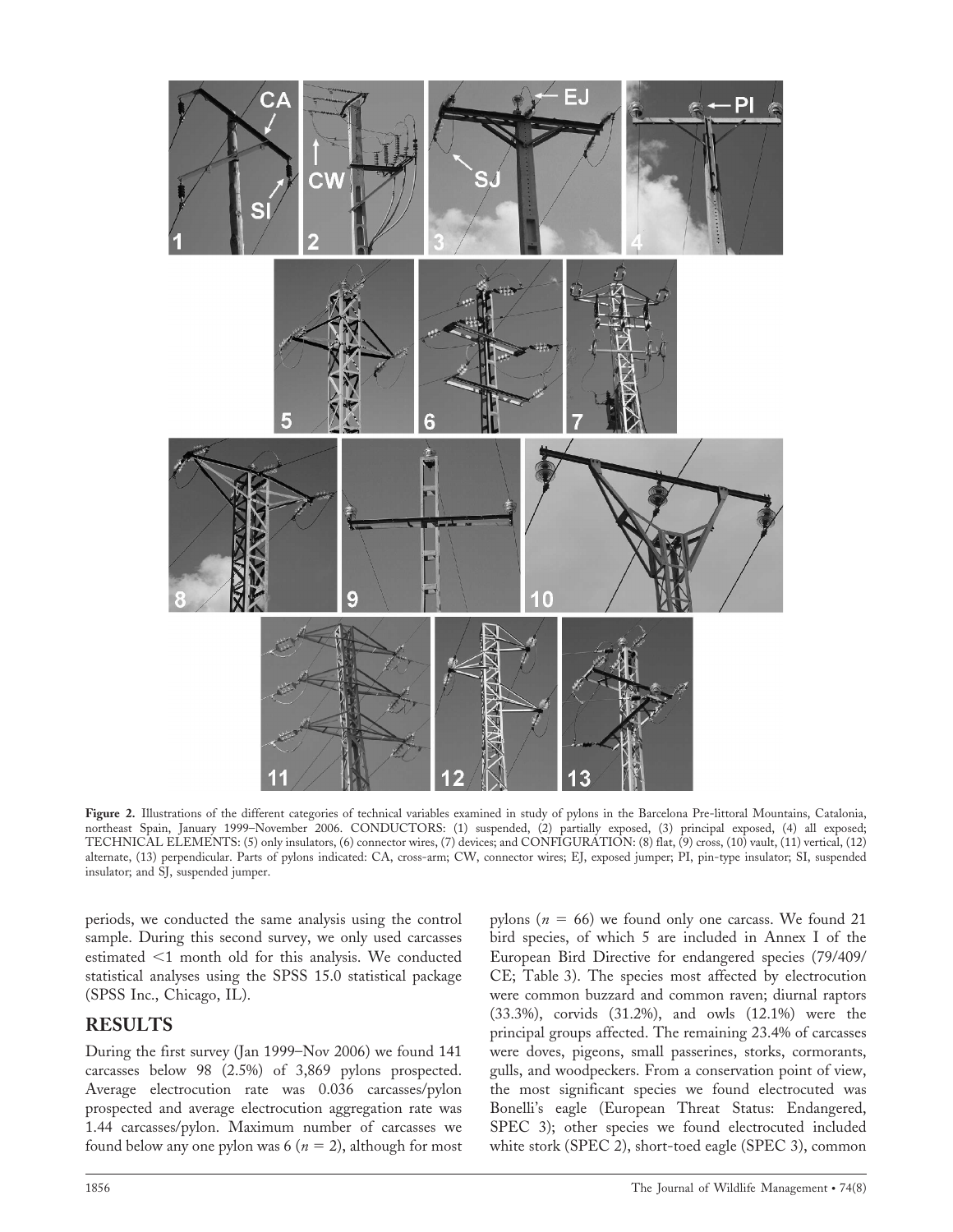

Figure 3. Illustration of examples of the corrective measures implemented in the Barcelona Pre-littoral Mountains, Catalonia, northeast Spain, in December 2006–December 2007: (1) concrete pylon in which the pin-type insulator and the central exposed jumper were substituted for one suspended insulator and jumper; (2) vault pylon in which the central conductor wire was isolated using 3M silicone covers (3M Company, St. Paul, MN; SC) and the metal hook-end of the suspended insulator isolated using 3M silicone insulating tape (ST); (3) metal pylon in which the pin-type insulator and the central exposed jumper were substituted with one suspended insulator. The new suspended jumper was isolated using 3M silicone covers and the metal hook-end of the 2 central strained insulators covered using Raychem BCIC cover packs (Raychem Company, Dorcan, Swindon, United Kingdom; CP).

kestrel (European Threat Status: Declining, SPEC 3) and Eurasian eagle-owl (SPEC 3; BirdLife International 2004). In all, 62% of age-identified carcasses found were adult birds  $(n = 53)$ .

All the technical characteristics of the pylons and 5 of the environmental variables we considered had a significant effect on frequency distribution of carcasses below pylons (Table 4). Metal pylons, presence of connector wires, exposed conductors in dominant places, vault or perpendicular designs, presence of rabbits, overhanging pylons, ridge topography, low vegetation cover, and scrubland or mosaic habitats increased frequency of carcass occurrence. On the other hand, unearthed pylons, suspended conductors, alternate cross-arms, urban and forest habitats, and open woodland vegetation cover had significantly less risk of

Table 3. Species and number of birds found electrocuted in the Barcelona Pre-littoral Mountains, Catalonia, northeast Spain, in January 1999– November 2006.

| Family            | <b>Species</b>                                     | Carcasses      |
|-------------------|----------------------------------------------------|----------------|
| Phalacrocoracidae | Great cormorant (Phalacrocorax carbo) <sup>a</sup> | 2              |
| Ciconidae         | White stork (Ciconia ciconia) <sup>a</sup>         | 3              |
| Accipitridae      | Short-toed eagle (Circaetus gallicus) <sup>a</sup> | $\overline{4}$ |
|                   | Northern goshawk (Accipiter gentilis)              | 10             |
|                   | Eurasian sparrowhawk (Accipiter nisus)             | 1              |
|                   | Common buzzard (Buteo buteo)                       | 24             |
|                   | Bonelli's eagle (Aquila fasciata) <sup>a</sup>     | 4              |
| Falconidae        | Common kestrel (Falco tinnunculus)                 | 4              |
| Laridae           | Yellow-legged gull (Larus michahellis)             | 1              |
| Columbidae        | Wood pigeon (Columba palumbus)                     | 3              |
|                   | Collared dove (Streptopelia decaocto)              | 10             |
| Strigidae         | Eurasian eagle owl (Bubo bubo) <sup>a</sup>        | 11             |
|                   | Tawny owl (Strix aluco)                            | 6              |
| Picidae           | Great spotted woodpecker                           | 1              |
|                   | (Dendrocopos major)                                |                |
| Turdidae          | Common blackbird (Turdus merula)                   | $\overline{2}$ |
| Corvidae          | Eurasian jay (Garrulus glandarius)                 | $\overline{2}$ |
|                   | Common magpie (Pica pica)                          | 14             |
|                   | Western jackdaw (Corvus monedula)                  | 1              |
|                   | Carrion crow (Corvus corone)                       | 13             |
|                   | Common raven (Corvus corax)                        | 20             |
| Sturnidae         | Common starling (Sturnus vulgaris)                 | 5              |
| Total             |                                                    | 141            |

<sup>a</sup> Species included in Annex I of the Wild Bird European Directive (79/ 409/CE).

Tinto´ et al. • Electrocution of Birds in Mediterranean Areas 1857

electrocution. We found a strong correlation between presence of connector wires and a perpendicular configuration ( $r_s = 0.867$ ,  $P \le 0.001$ ) and between all exposed conductors and presence of devices ( $r_s = 0.694, P \le 0.001$ ). The rest of the combinations between categories had low or nonsignificant correlations ( $P > 0.05$ ). The categories that had the lowest electrocution rates (carcasses/pylon) were unearthed pylons, designs with alternate cross-arms, suspended conductors, nonoverhanging pylons, and urban habitats, whereas the categories with the highest values were presence of rabbits, vault configuration, and presence of only connector wires (Table 4). Occurrence of carcasses of rabbit predators was higher in areas with rabbits (74.2% of pylons) than in areas with no detectable rabbits (28.3% of pylons;  $n = 98$ ,  $\chi^2_{1} = 16.36$ ,  $P \le 0.001$ ).

We selected the model that best fit the data ( $\chi^2_{15}$  = 159.90,  $P \leq 0.001$ ) and that also had the highest AUC value for the ROC analysis (AUC =  $0.871$ , 95% CI = 0.837-0.906,  $P \le 0.001$  and the highest residual probability value for the Hosmer–Lemeshow test ( $\chi^2$ <sub>8</sub> = 3.37,  $P = 0.909$ ; Table 5). The best fitting model incorporated 15 dummy variables corresponding to the original variables: conductivity, conductors, configuration, habitat, topography, overhanging pylons, and presence of rabbits. Significance of chi-square in the Wald test for each b coefficient included in the logistic equation indicated that technical variables related to conductivity (EARTH, METAL) and distribution of the conductive parts of pylon (PAREX, PRIEX, ALLEX) most influenced the risk of electrocution. The VAULT variable was also significant. Environmental variables included in the model relating to habitat (MOSAI, SCRUB, FORES), topography (RIDGE), pylons overhanging other landscape elements (OVHAN), and presence of rabbits (RABBI) were relevant in differentiating safe from dangerous pylons of the same technical design.

Predicted values of the probability of electrocution risk  $(P_{ER})$  were largely aggregated. More than 60% of pylons had  $P_{\text{ER}}$  values of <0.01, whereas <4% had values >0.1. Maximum  $P_{ER}$  was 0.370. Considering only pylons with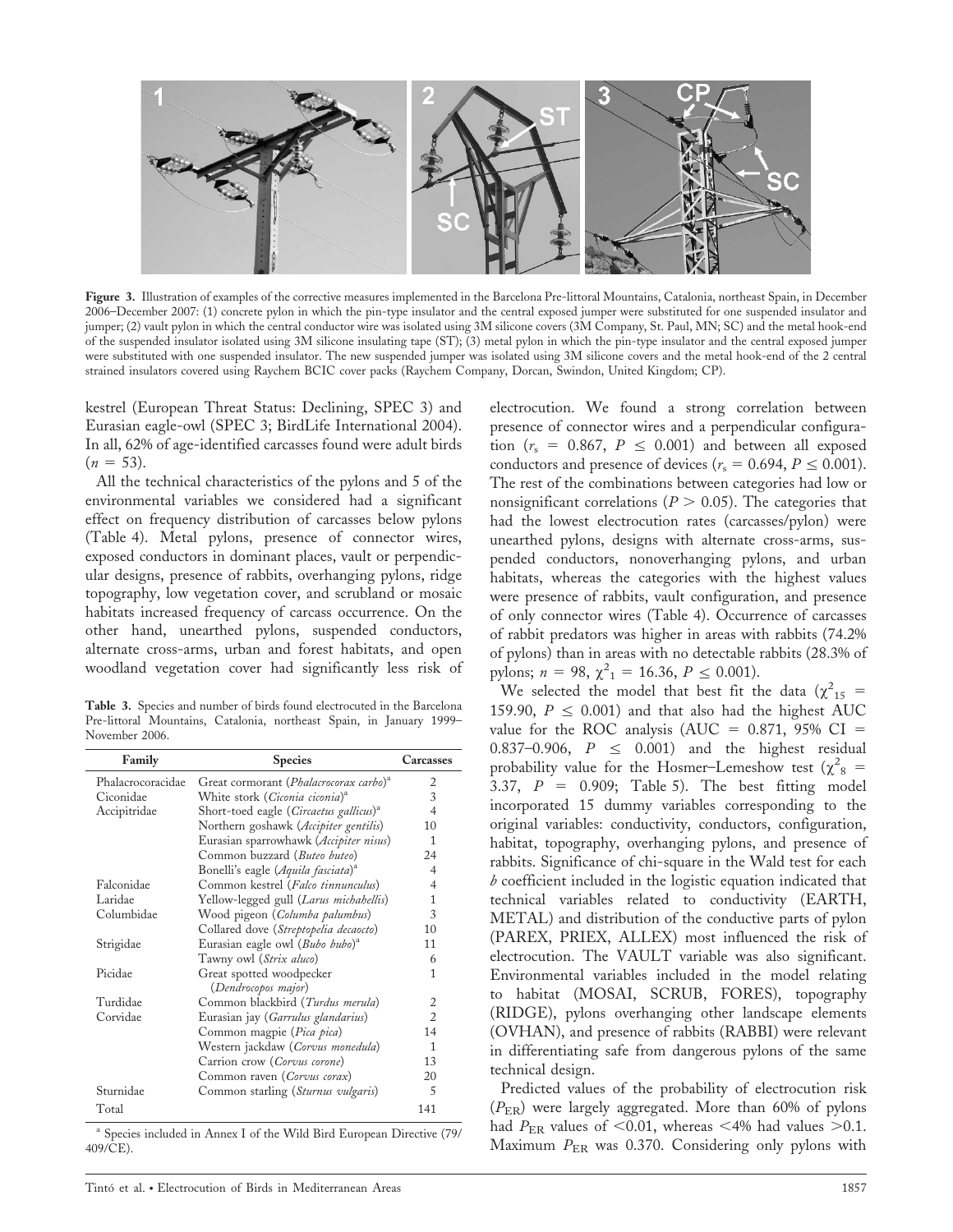| Table 4. Univariate analysis we conducted to determine technical and environmental variables and categories that influence the electrocution of birds in the |
|--------------------------------------------------------------------------------------------------------------------------------------------------------------|
| Barcelona Pre-littoral Mountains, Catalonia, northeast Spain, in January 1999-November 2006.                                                                 |

|                                                 |                | Pylons with          |                      | <b>Electrocution</b> rate | $\chi^2$ (variables) and residuals <sup>a</sup> |
|-------------------------------------------------|----------------|----------------------|----------------------|---------------------------|-------------------------------------------------|
| Variables and categories                        | Pylons         | carcasses            | Carcasses            | (carcasses/pylon)         | (categories)                                    |
| CONDUCTIVITY                                    |                |                      |                      |                           | $\chi^2$ = 63.09, df = 2, P < 0.001             |
| Unearthed                                       | 1,216          | $\mathbf{1}$         | $\mathbf{1}$         | 0.001                     | $-6.6^{\rm b}$                                  |
| Earthed                                         | 811            | 13                   | 16                   | 0.020                     | $-1.9$                                          |
| Metal                                           | 1,842          | 84                   | 124                  | 0.067                     | $7.7^{\rm b}$                                   |
| CONDUCTORS                                      |                |                      |                      |                           | $\chi^2 = 9.51$ , df = 3, P < 0.05              |
| Suspended                                       | 732            | 9                    | 10                   | 0.014                     | $-2.5^{\rm b}$                                  |
| Partially exposed                               | 254            | 3                    | $\overline{4}$       | 0.016                     | $-1.4$<br>$2.5^{\rm b}$                         |
| Principal exposed<br>All exposed                | 2,258<br>625   | 69<br>17             | 100<br>27            | 0.044<br>0.043            | 0.3                                             |
| TECHNICAL ELEMENTS                              |                |                      |                      |                           | $\chi^2 = 9.29$ , df = 2, P < 0.01              |
| Only insulators                                 | 2,628          | 63                   | 85                   | 0.032                     | $-0.8$                                          |
| Connector wires                                 | 344            | 17                   | 27                   | 0.078                     | 3.0 <sup>b</sup>                                |
| Devices                                         | 897            | 18                   | 29                   | 0.032                     | $-1.1$                                          |
| CONFIGURATION                                   |                |                      |                      |                           | $\chi^2 = 21.17$ , df = 4, $P < 0.001$          |
| Flat or cross                                   | 2,786          | 69                   | 99                   | 0.036                     | $-0.5$                                          |
| Vault                                           | 100            | 7                    | 8                    | 0.080                     | $2.5^{\rm b}$                                   |
| Vertical                                        | 392            | $\overline{4}$       | 6                    | 0.015                     | $-2.0$                                          |
| Alternate<br>Perpendicular                      | 210<br>380     | 1<br>17              | 1<br>27              | 0.005<br>0.071            | $-2.1^{\rm b}$<br>$2.5^{\rm b}$                 |
|                                                 |                |                      |                      |                           |                                                 |
| <b>HABITAT</b>                                  |                |                      |                      |                           | $\chi^2 = 35.32$ , df = 3, P < 0.001            |
| Urban<br>Mosaic                                 | 1,166<br>1,754 | 12<br>61             | 18<br>91             | 0.015<br>0.052            | $-3.9^{\rm b}$<br>$3.4^{\rm b}$                 |
| Scrub land                                      | 232            | 15                   | 18                   | 0.078                     | 3.9 <sup>b</sup>                                |
| Forest                                          | 717            | 10                   | 14                   | 0.020                     | $-2.1^{\rm b}$                                  |
| VEGETATION COVER                                |                |                      |                      |                           | $\chi^2 = 21.22$ , df = 4, P < 0.001            |
| Dense                                           | 822            | 15                   | 19                   | 0.023                     | $-1.5$                                          |
| Open woodland                                   | 839            | 10                   | 16                   | 0.019                     | $-2.8^{\rm b}$                                  |
| Low vegetation cover                            | 989            | 43                   | 59                   | 0.060                     | $4.2^{\rm b}$                                   |
| Cropland                                        | 1,108          | 28<br>$\overline{2}$ | 45<br>$\overline{2}$ | 0.041<br>0.018            | $-0.1$<br>$-0.5$                                |
| Bare ground                                     | 111            |                      |                      |                           |                                                 |
| TOPOGRAPHY                                      |                |                      |                      |                           | $\chi^2 = 16.22$ , df = 1, P < 0.001            |
| No ridge                                        | 3,459          | 75                   | 111                  | 0.032                     | $-4.2^{\rm b}$<br>4.2 <sup>b</sup>              |
| Ridge                                           | 410            | 23                   | 30                   | 0.073                     |                                                 |
| OVERHANGING                                     |                |                      |                      |                           | $\chi^2 = 23.90$ , df = 1, P < 0.001            |
| Nonoverhanging                                  | 1,989          | 26                   | 30                   | 0.015                     | $-5.0^{\rm b}$<br>5.0 <sup>b</sup>              |
| Overhanging                                     | 1,880          | 72                   | 111                  | 0.059                     |                                                 |
| <b>WATER POINTS</b>                             |                |                      |                      |                           | $\chi^2 = 1.81$ , df = 1, P = 0.179             |
| Without water points                            | 3,621          | 88                   | 125                  | 0.035                     | $-1.6$                                          |
| With water points                               | 248            | 10                   | 16                   | 0.065                     | 1.6                                             |
| <b>INFRASTRUCTURES</b>                          |                |                      |                      |                           | $\chi^2 = 3.11$ , df = 1, P = 0.078             |
| Without infrastructures<br>With infrastructures | 2,373<br>1,496 | 69<br>29             | 90<br>51             | 0.038<br>0.034            | 1.9<br>$-1.9$                                   |
| <b>ROADS</b>                                    |                |                      |                      |                           | $\chi^2 = 1.11$ , df = 1, P = 0.293             |
| Without paved roads                             | 3,248          | 78                   | 112                  | 0.034                     | $-1.2$                                          |
| With paved roads                                | 621            | 20                   | 29                   | 0.047                     | 1.2                                             |
| PRESENCE OF RABBITS                             |                |                      |                      |                           | $\chi^2 = 25.24$ , df = 1, P < 0.001            |
| Rabbits absent                                  | 3,334          | 67                   | 98                   | 0.029                     | $-5.2^{\rm b}$                                  |
| Rabbits present                                 | 535            | 31                   | 43                   | 0.080                     | $5.2^{\rm b}$                                   |
| Total                                           | 3,869          | 98                   | 141                  | 0.036                     |                                                 |

<sup>a</sup> Corrected standardized residuals.

<sup>b</sup> Significant corrected standardized residuals < $Z_{\alpha/2}$  ( $\alpha = 0.05$ ).

carcasses (Fig. 4),  $>50\%$  of pylons fell within the decile 10 with the highest  $P_{ER}$  (90–100%), and >75% fell in deciles 9 and 10. On the other hand,  $<$  5% of cases were in the lowest 50% of  $P_{\text{ER}}$  values (deciles 1-5) and the lowest  $P_{\text{ER}}$  for a pylon with a carcass was in decile 3 (20–30%). All pylons

with  $>1$  carcass were in decile 5 or above and 65% were in decile 10.

For model validation we established  $P_{\text{ER}}$  cut-off values for the 4 categories of risk of electrocution we used to classify the pylons: LOW to MODERATE: 0.006, MODERATE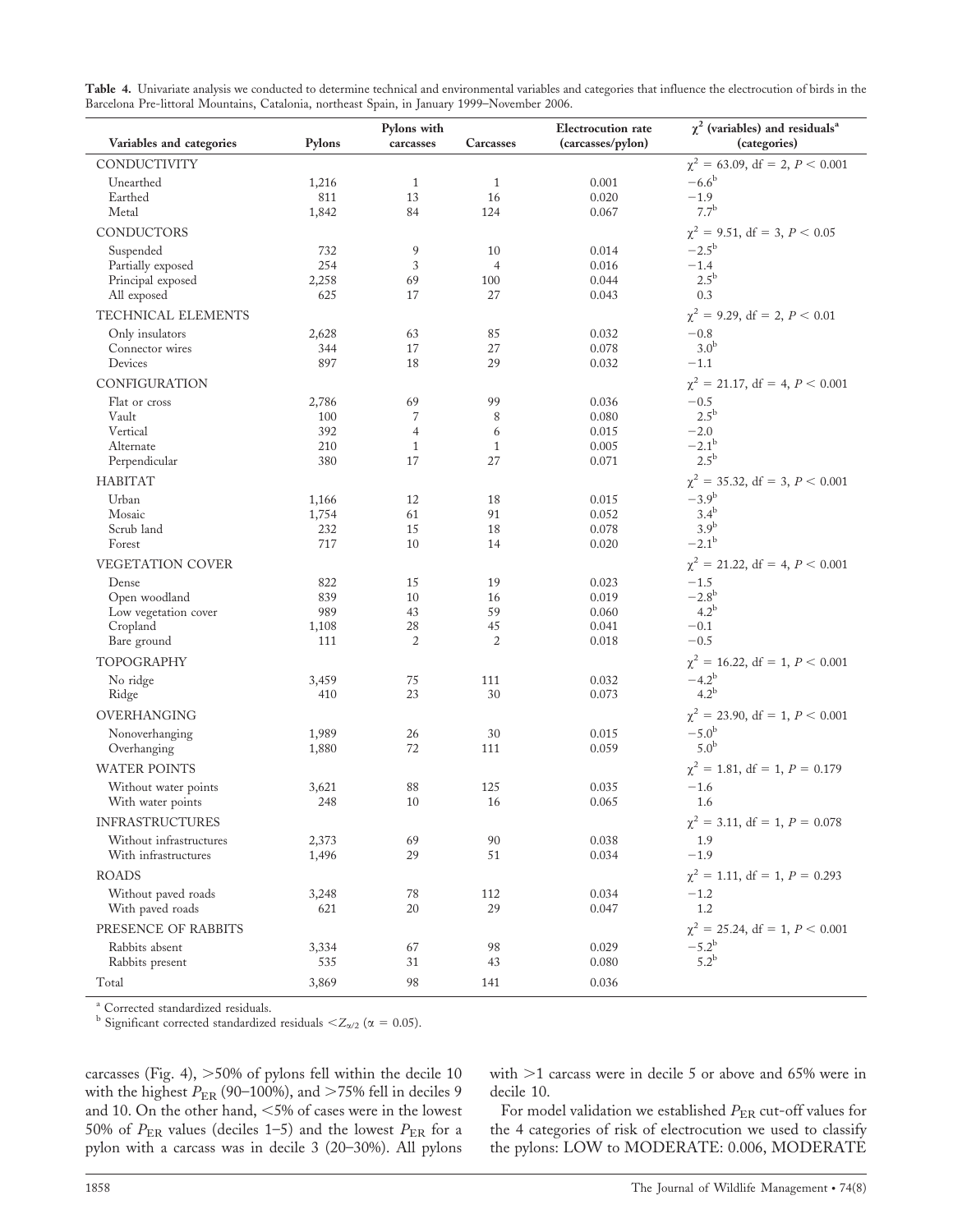Table 5. Variables included in the selected model, b coefficient, standard error, and Wald test results for each variable. Data collected in the Barcelona Pre-littoral Mountains, Catalonia, northeast Spain, in January 1999–November 2006.

| <b>Variables</b> | $b$ coeff. | SE   | Wald                  |
|------------------|------------|------|-----------------------|
| <b>INTERCEPT</b> | $-12.67$   | 1.71 | 54.68, $P \leq 0.001$ |
| EARTH            | 2.77       | 1.07 | 6.82, $P = 0.009$     |
| <b>METAL</b>     | 4.08       | 1.01 | 16.14, $P < 0.001$    |
| <b>PAREX</b>     | 3.11       | 1.40 | 4.93, $P = 0.026$     |
| <b>PRIEX</b>     | 4.33       | 1.32 | 10.77, $P = 0.001$    |
| <b>ALLEX</b>     | 4.19       | 1.36 | 9.50, $P = 0.002$     |
| <b>VAULT</b>     | 3.78       | 1.40 | 7.28, $P = 0.007$     |
| <b>VERTI</b>     | $-0.10$    | 0.56 | 0.03, $P = 0.864$     |
| ALTER            | 1.15       | 1.35 | 0.73, $P = 0.394$     |
| <b>PERPE</b>     | 0.09       | 0.34 | $0.07, P = 0.787$     |
| MOSAI            | 1.06       | 0.36 | 8.61, $P = 0.003$     |
| <b>SCRUB</b>     | 1.31       | 0.49 | 7.10, $P = 0.008$     |
| FORES            | 0.54       | 0.57 | $0.91, P = 0.340$     |
| <b>RIDGE</b>     | 0.78       | 0.30 | 6.72, $P = 0.010$     |
| OVHAN            | 0.74       | 0.30 | 6.08, $P = 0.014$     |
| RABBI            | 0.98       | 0.27 | 12.95, $P < 0.001$    |

to HIGH: 0.023, and HIGH to VERY HIGH: 0.064 (Fig. 5). We found no difference between observed distribution of positive pylons within the LOW–MOD-ERATE, HIGH, and VERY HIGH categories in the validation sample with the expected distribution (20%, 30%, 50%;  $\chi^2$ <sub>2</sub> = 1.145, *P* = 0.564; Table 6). Hence, the model classified the validation sample according to the actual risk of electrocution. To calculate the electrocution rate associated with each category of risk of electrocution we pooled the generation and validation samples (Table 7). In total, 9.2% of pylons in the VERY HIGH category accounted for 53.2% of carcasses, whereas 54.5% of pylons included in the lowest category accounted for only 3.5% of mortality. Results also indicated that VERY HIGH pylons were approximately 2.6 times more dangerous than HIGH pylons, 9.2 times more so than MODERATE pylons, and 100 times more so than LOW pylons.



Figure 4. Distribution of the 75 pylons with carcasses included in the generation sample according to probability of electrocution risk  $(P_{ER})$ . We grouped  $P_{ER}$  values into 10 deciles. Decile 1 included the 10% of lowest  $P_{\text{ER}}$  values and decile 10 the highest 10%. Black color indicates the number of pylons below which we found >1 carcass. Data collected in the Barcelona Pre-littoral Mountains, Catalonia, northeast Spain, in January 1999– November 2006.



Figure 5. Accumulated percentage of pylons with carcasses in relation to the total percentage of pylons arranged in ascending order of probability of electrocution risk ( $P_{\text{ER}}$ ) values. We indicated  $P_{\text{ER}}$  cut-off values selected for categories of the electrocution risk: LOW, MODERATE, HIGH and VERY HIGH. Data collected in the Barcelona Pre-littoral Mountains, Catalonia, northeast Spain, in January 1999–November 2006.

We found 29 carcasses below the pylons of the experimental sample before the implementation of the corrective measures (0.131 carcasses/pylon), and none after, thereby indicating a significant reduction in mortality rates (Wilcoxon test,  $Z = -4.77$ ,  $P \leq 0.001$ ). In the control sample, we found 25 carcasses (0.071 carcasses/pylon) during the first survey and 29 carcasses (0.083 carcasses/ pylon) during the second (Wilcoxon test,  $Z = -0.02$ ,  $P =$ 0.984). The proportion of carcasses of raptors (Accipitidae, Falconidae, and Strigidae) as opposed to other birds (Corvidae, Columbidae and Sturnidae) did not differ between the 2 surveys ( $\chi^2_{1} = 0.09, P = 0.759;$  Table 8).

#### DISCUSSION

The frequency and number of carcasses found per pylon were lower in our study area than in other Mediterranean areas in Spain where similar searches have been conducted (Ferrer et al. 1991, Guzmán and Castaño 1998, Janss and Ferrer 2001, Mañosa 2001, Moleón et al. 2007). Still, we reported a high occurrence of electrocution in many raptor species, particularly the common buzzard, the Eurasian

Table 6. Frequency distribution of the number of pylons and pylons with carcasses included in each risk category in the generation and the validation samples. We pooled low and moderate categories for the risk of electrocution. Data collected in the Barcelona Pre-littoral Mountains, Catalonia, northeast Spain, in January 1999–November 2006.

|                                  |                 | <b>Generation</b> sample | <b>Validation sample</b> |                        |  |
|----------------------------------|-----------------|--------------------------|--------------------------|------------------------|--|
| Electrocution<br>risk categories | Total<br>pylons | Pylons with<br>carcass   | Total<br>pylons          | Pylons with<br>carcass |  |
| Low-moderate                     | 2,400           | 15                       | 612                      | h                      |  |
| High                             | 397             | 22                       | 104                      | 8                      |  |
| Very high                        | 297             | 38                       | 59                       | 9                      |  |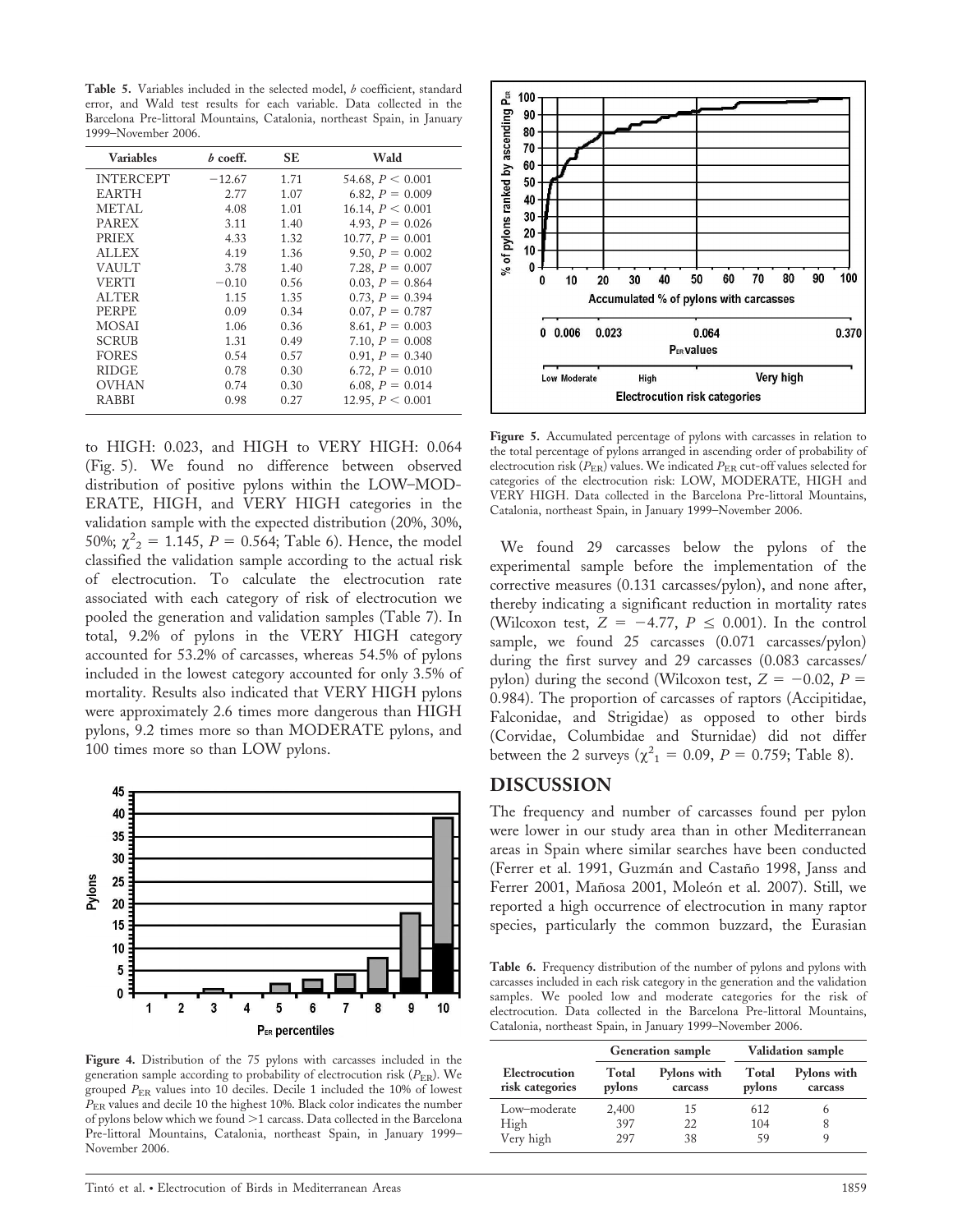| <b>Electrocution</b> | Pylons |      | Pylons with carcass |               | Carcasses |               | Electrocution rate |  |
|----------------------|--------|------|---------------------|---------------|-----------|---------------|--------------------|--|
| risk categories      | no.    | $\%$ | no.                 | $\frac{0}{0}$ | no.       | $\frac{0}{0}$ | (carcasses/pylon)  |  |
| Low                  | 2,105  | 54.5 |                     |               |           | 3.5           | 0.002              |  |
| Moderate             | 907    | 23.4 | 16                  | 16.3          | 21        | 14.9          | 0.023              |  |
| High                 | 501    | 12.9 | 30                  | 30.6          | 40        | 28.4          | 0.080              |  |
| Very high            | 356    | 9.2  | 47                  | 48.0          | 75        | 53.2          | 0.211              |  |
| Total                | 3,869  |      | 98                  |               | 141       |               | 0.036              |  |

Table 7. Distribution of bird mortality for each category of risk of electrocution. We pooled generation and validation samples. Data collected in the Barcelona Pre-littoral Mountains, Catalonia, northeast Spain, in January 1999–November 2006.

eagle owl, the northern goshawk, and the short-toed eagle, as has been found in other areas in Catalonia (Mañosa 2001). If electrocution rates are similar throughout country, electrocution may be limiting populations of these species of raptors, as has been found elsewhere for the eagle owl (Sergio et al. 2004).

The lower occurrence of electrocution in our area compared to other studies in Spain may be because the latter were conducted in settlement areas where juvenile raptors concentrate (Real and Mañosa 2001, Martí and Del Moral 2003, Estrada et al. 2004). However, the demographic impact of electrocutions in our study area should not be underestimated, because most birds we found electrocuted were adult and were probably breeding birds (Ribas 2000, Estrada et al. 2004, Estrada and Anton 2007). The decrease in adult survival may have a severe direct negative effect on population viability of long lived birds of prey (Newton 1979, Real and Mañosa 1997, Ortega et al. 2008) and also may have negative indirect effects by inducing breeding failure or the recruitment of nonexperienced birds (Carrete et al. 2006, Martínez et al. 2008, Hernández-Matías et al. 2010). On the other hand, electrocution in our study area may have important consequences for the viability of some endangered species not found in other areas, particularly Bonelli's eagle, which declined from 6 pairs to 3

Table 8. Species and number of birds we found electrocuted below the pylons during the 2 surveys of the experimental and control samples used to evaluate the reduction in mortality rates, Barcelona Pre-littoral Mountains, Catalonia, northeast Spain, in December 2007–December 2008. First survey: January 1999–May 2004; second survey: December 2007–December 2008.

|              |                    | Corrected<br>sample |   | Control<br>sample    |    |
|--------------|--------------------|---------------------|---|----------------------|----|
| Family       | <b>Species</b>     | Survey              |   | Survey Survey Survey | 2  |
| Accipitridae | Short-toed eagle   |                     | 0 |                      |    |
|              | Northern goshawk   | 3                   |   |                      |    |
|              | Common buzzard     |                     |   | 3                    |    |
|              | Bonelli's eagle    |                     |   |                      |    |
| Falconidae   | Common kestrel     |                     |   |                      |    |
| Columbidae   | Wood pigeon        |                     |   |                      |    |
|              | Collared dove      |                     |   |                      |    |
| Strigidae    | Eurasian eagle owl |                     |   |                      |    |
|              | Tawny owl          |                     |   |                      |    |
| Corvidae     | Eurasian jay       |                     |   |                      |    |
|              | Common magpie      | 3                   |   |                      |    |
|              | Carrion crow       |                     |   | 5                    |    |
|              | Common raven       | 3                   |   |                      | 9  |
| Sturnidae    | Common starling    |                     |   |                      |    |
| Total        |                    | 29                  |   | 25                   | 29 |

pairs during the 1990s (Real and Mañosa 1997, Real et al. 2001, Bosch et al. 2010). We found 4 adult eagles in the 1999–2006 survey and identified electrocution as the main cause of mortality in this eagle (Real et al. 2004). Thus, it is vital for the conservation of this species to detect dangerous pylons and to implement appropriate corrective measures as soon as possible. Paradoxically, although 75% of our study area consisted of wooded and rugged protected land where most raptors breed, we found 95% of carcasses on the surrounding unprotected land, in open human-impacted areas selected for foraging.

We found pylon design to be the main factor that makes pylons potentially dangerous for birds. The safest designs were unearthed pylons with suspended pin-insulators or jumpers, alternate cross-arm configurations, and no connector wires. Contrary to what has been found elsewhere (Guzmán and Castaño 1998), we found that vault designs caused many electrocutions, which could be the result of differences in the raptor community considered or habitat and behavioral differences between areas. Environmental variables were also important in explaining reported cases of electrocuted birds. Pylons with a dominant position in the landscape, especially those placed on hilltops and surrounded by low vegetation cover (scrubland), had higher electrocution rates. These pylons are often chosen by territorial bird species such as raptors as perching points because they are good places from which to detect potential prey items (Benson 1982). Another reason why these pylons are actively selected is that scrubland holds the highest abundances of rabbits and other raptor prey, which are also more accessible in open vegetation (Lombardi et al. 2003, APLIC 2006). As such, our results revealed that pylons placed in areas with high rabbit indices accumulated more carcasses of raptors that prey on rabbits, such as the endangered Bonelli's eagle (Real 1991, Moleón et al. 2009).

The predictive model selected fit the data well and enabled us to locate precisely the most dangerous pylons for birds, especially those pylons accumulating  $>1$  carcass, and was able to correctly classify an independent sample of pylons. Our results indicate that a few pylons  $(<10\%$  of those classified as of very high risk) accounted for much of the total mortality  $($ >50%), which confirms that electrocution casualties obey an aggregated pattern (Benson 1982, Mañosa 2001). The model we developed worked well in a Mediterranean human-impacted area with a diversity of species of birds and habitats and we think the model could be useful in areas with similar landscapes and species such as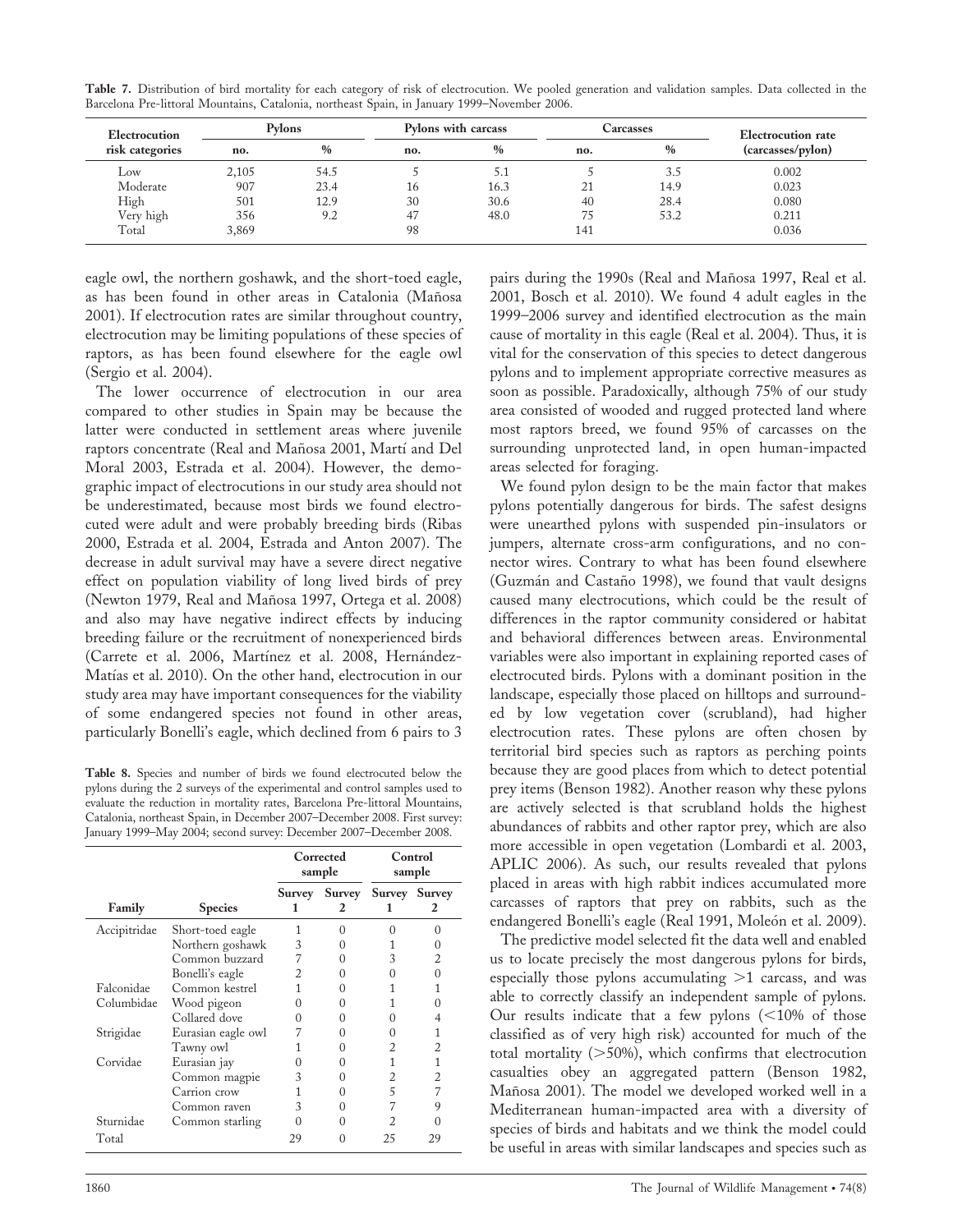southern France (Thiollay and Bretagnolle 2004) or the southeast coast of Spain (Martí and Del Moral 2003). Nevertheless, before using the model in areas with different target species or habitats, the model should be validated or new, specific models should be generated using our described approach. This work could provide specific tools for preventing electrocution in areas with high endangered bird species affected by electrocution such as imperial eagle (Aquila heliaca) and black vulture (Aegypius monachus) in Mediterranean open landscapes, osprey (Pandion haliaetus) and white-tailed eagle (*Haliaeetus albicilla*) in wetlands, and lammergeier (Gypaetus barbatus) and golden eagle in high mountain ranges.

### MANAGEMENT IMPLICATIONS

Management institutions and governments should apply strategies that optimize efforts and resources involved in mitigating the impact of electrocution in birds (Mañosa 2001), especially in areas with many pylons and a diversity of technical designs, habitat features, and species of birds involved. Although the burial of new power lines is a definitive and permanent solution to the electrocution problem, alternative corrections can be used in existing ones (Janss and Ferrer 1999b). Substitution of dangerous pylons or cross-arm designs for safer ones may be preferable to insulation, which is not permanent and needs regular monitoring and repair. On the other hand, dangerous vault pylons should be avoided in new power lines and corrective measures should be applied to pylons of this type that already exist in areas with endangered species. In conclusion, our results indicate that electrocution of birds in a given area can almost be eliminated by means of a combination of an adequate pylon selection strategy with well-tested correction techniques, resulting in an optimal allocation of resources by public agencies and power line companies to bird conservation.

# ACKNOWLEDGMENTS

We appreciate the collaboration of several naturalists and researchers of the Departament de Biologia Animal (Universitat de Barcelona) in fieldwork: A. Rollan, K. Parés, E. Batllori, N. Pocino, and D. Giralt. We thank especially the economic support of Diputació de Barcelona, Fundacio´ Miquel Torres, and Universitat de Barcelona and the collaboration of power companies FECSA-ENDESA, Estabanell y Paysa S.A., and Electra Caldense S.A. We are very grateful to the referees, Associate Editor, and Editorin-Chief of the Journal of Wildlife Management for their constructive comments.

# LITERATURE CITED

- Avian Power Line Interaction Committee [APLIC]. 2006. Suggested practices for avian protection on power lines. The state of the art in 2006. Edisons Electric Institute, and APLIC, Washington, D.C., and the California Energy Commission, Sacramento, USA.
- Bayle, P. 1999. Preventing birds of prey problems at transmission lines in Western Europe. Journal of Raptor Research 33:43–48.
- Benson, P.C. 1982. Prevention of golden eagle electrocution. Electric Power Research, Palo Alto, California, USA.
- Bevanger, K. 1994. Bird interactions with utility structures: collision and electrocution, causes and mitigation measures. Ibis 136:412–425.
- Bevanger, K. 1998. Biological and conservation aspects of bird mortality caused by electricity power lines: a review. Biological Conservation 86:67–76.
- BirdLife International. 2004. Birds in the European Union: a status assessment. BirdLife International, Wageningen, The Netherlands.
- Bosch, R., J. Real, A. Tintó, E. López Zozaya, and C. Castell. 2010. Home-ranges and patterns of spatial use in territorial Bonelli's eagles Aquila fasciata. Ibis 152:105–117.
- Carrasco, J. L., and M. A. Hernán. 1993. Estadística multivariante en las ciencias de la vida. Fundamentos, métodos y aplicación. Ciencia, Madrid, Spain. [In Spanish.]
- Carrete, M., J. A. Sánchez-Zapata, J. L. Tella, J. M. Gil-Sánchez, and M. Moleón. 2006. Components of breeding performance in two competing species: habitat heterogeneity, individual quality and density-dependence. Oikos 112:680–690.
- Dwyer, J. F. 2004. Investigating and mitigating raptor electrocution in an urban environment. Thesis, University of Arizona, Tucson, USA. ,http://filebox.vt.edu/users/jfdwyer/Webpage/Raptor%20Electrocution %20in%20Tucson.pdf>. Accessed 7 Oct 2009.
- Estrada, J., and M. Anton. 2007. Anuari d'ornitologia de Catalunya 2006. Institut Catala` d'Ornitologia (ICO), Barcelona, Spain. [In Catalan.]
- Estrada, J., V. Pedrocchi, L. Brotons, and S. Herrando. 2004. Atles dels ocells nidificants de Catalunya 1999–2002. Institut Catala` d'Ornitologia (ICO)/Lynx Edicions, Barcelona, Spain. [In Catalan.]
- Ferrer, M., M. De la Riba, and J. Castroviejo. 1991. Electrocution of raptors on power lines in southwestern Spain. Journal of Field Ornithology 62:181–190.
- Ferrer, M., and F. Hiraldo. 1992. Man-induced sex-biased mortality in the Spanish imperial eagle. Biological Conservation 60:57–60.
- Fielding, A. H., and J. F. Bell. 1997. A review of methods for the assessment of prediction errors in conservation presence/absence models. Environmental Conservation 24:38–49.
- Garret, M. G. 1993. PacifiCorp program for managing birds on power lines; a case study. Pages 18.1–18.5 in J. W. Huckabee, editor. Proceedings: avian interactions with utility structures, international workshop. Electric Power Research Institute, Palo Alto, California, USA.
- González, L. M., A. Margalida, S. Mañosa, R. Sánchez, R. Oria, J. I. Molina, A. Aranda, J. Caldera, and L. Prada. 2007. Causes and spatio-temporal variations of non-natural mortality in the vulnerable Spanish imperial eagle (Aquila adalberti) during a recovery period. Oryx 41:495–502.
- Guzmán, J., and J. P. Castaño. 1998. Electrocución de rapaces en líneas eléctricas de distribución en Sierra Morena oriental y Campo de Montiel. Ardeola 45:161–169. [In Spanish.]
- Harness, R. E. 2000. Effectively retrofitting powerlines to reduce mortality. Pages D2.1-D2.8 in Proceeding of the rural electric power conference. Institute of Electrical and Electronics Engineers, New York, New York, USA.
- Harness, R. E., and M. Garret. 1999. Effectiveness of perch guards to prevent raptor electrocutions. Journal of the Colorado Field Ornithologists 33:215–220.
- Harness, R. E., and K. R. Wilson. 2001. Electric-utility structures associated with raptor electrocutions in rural areas. Wildlife Society Bulletin 29:612–623.
- Hernández-Matías, A., J. Real, R. Pradel, A. Ravayrol, N. Vincent-Martin, F. Bosca, and G. Cheylan. 2010. Determinants of territorial recruitment in Bonelli's eagle (Aquila fasciata) populations. The Auk 127:173-184.
- Hosmer, D. W., and S. Lemeshow. 2000. Applied logistic regression. John Wiley and Sons, New York, New York, USA.
- Hosmer, D. W., S. Taber, and S. Lemeshow. 1991. The importance of assessing the fit of logistic regression models: a case study. American Journal of Public Health 81:1630–1635.
- Janss, G. F. E. 2000. Avian mortality from power lines: a morphologic approach of a species-specific mortality. Biological Conservation 95:353– 359.
- Janss, G. F. E., and M. Ferrer. 1999a. Mitigation of raptor electrocution on steel power poles. Wildlife Society Bulletin 27:263–273.
- Janss, G. F. E., and M. Ferrer. 1999b. Avian electrocution on power poles: European experiences. Pages 145–164 in M. Ferrer and G. F. E. Janss, editors. Birds and power lines; collisions, electrocution, and breeding. Quercus, Madrid, Spain.